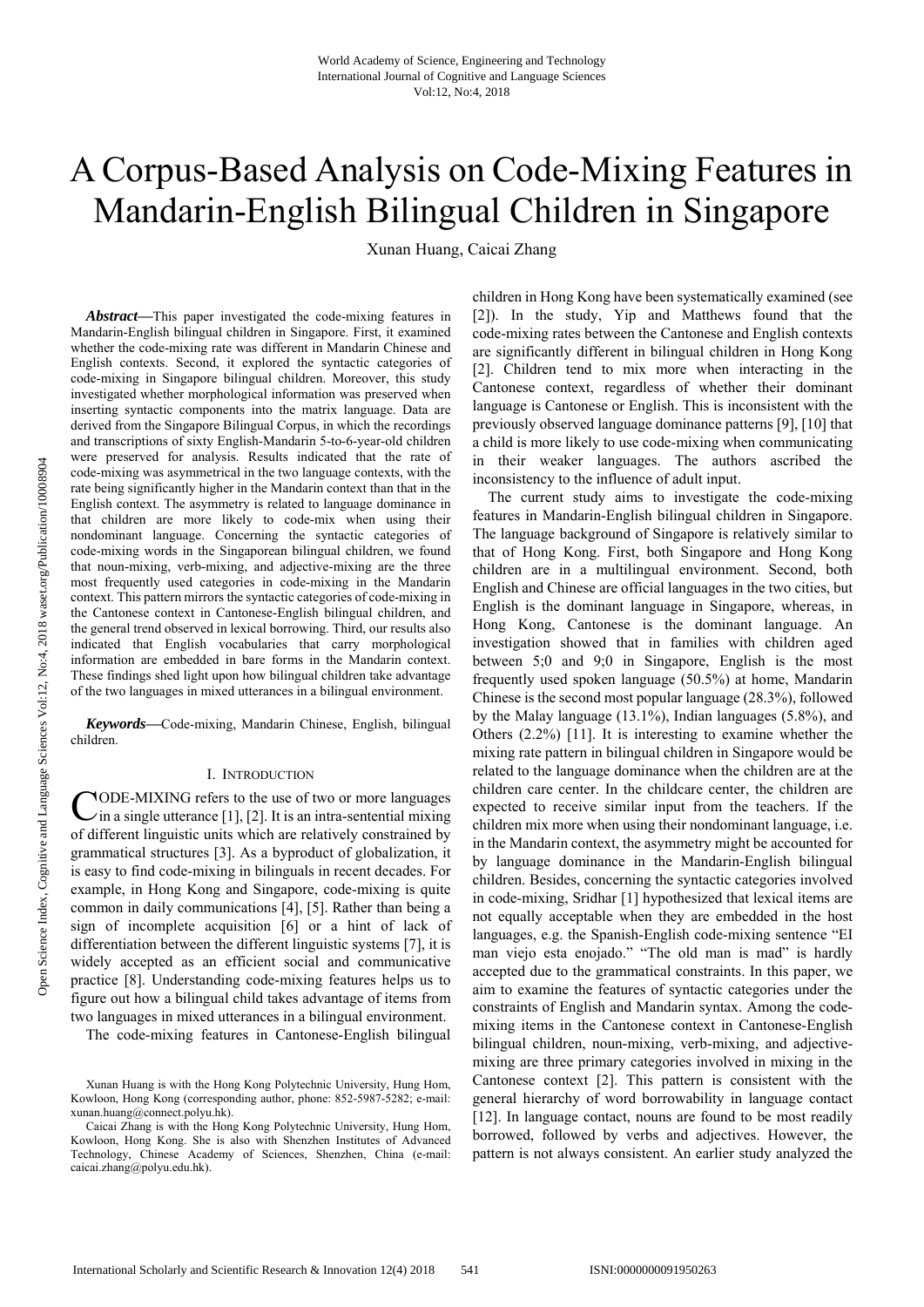Spanish-English code-mixing by syntactic categories and found that nouns are most likely to be mixed [13], consistent with the general pattern. But, the difference starts to appear in the following rankings. In that study, the adjective-mixing ranks the second, the adverb-mixing the third, and the verb-mixing ranks the fourth. Considering Cantonese mixing in the English context in the Cantonese-English bilingual children, another study found that sentence-final particles, such as "laa1" and "aa3", are the third frequently inserted Cantonese items, preceded by noun-mixing and verb-mixing [2]. This study examines the syntactic categories in English-Mandarin speaking children in Singapore.

Another factor is whether the inserted items are lexical items or functional morphemes in code-mixing. According to the System Morpheme Principle, lexical items but not functional morphemes can be embedded in the matrix language [7], [14]. According to the theory, the morphosyntactic frame for the sentence is set by the matrix language. On the other hand, the Ivy-Hypothesis [15] maintains that the grammatical morphemes of the dominant language may be retained when speaking the weaker language. This hypothesis was proposed on the basis of mixing features in Swedish-French/Italian bilingual children. It is possible that when inserting language items in a language without inflectional features, the picture may be different. When mixing the English components in the Cantonese context, both nouns and verbs are found to be inserted in their bare forms [2]. For example, in the sentence below (Example 1), the plural form of "apple" is required, but the child used the bare form "apple."

# *Example 1. sik6 di1 apple*

## *'Eat some apples.' (Alicia)*

To explore whether Mandarin-English bilingual children would follow the same code-mixing pattern as the Cantonese-English bilingual children, morphological features involved in code-mixing in Mandarin-English bilingual children in Singapore will be analyzed. It is particularly interesting to analyze whether the English words would carry morphological information in the Mandarin context. Because in this condition, Mandarin is the matrix language, and English is the embedded language. Meanwhile, it is also true that English is the dominant language for the children, whereas Mandarin is their nondominant language. In Mandarin Chinese, no English-style inflectional information is required, but it is necessary to add some other syntactic information to make the utterance grammatical. For example, no morphological information is required for nouns or verbs in Mandarin, but it is necessary for speakers to add qualifiers to indicate quantity whereas in English, inflectional information is required. If the English words are embedded in bare forms in the Mandarin context, and syntactic information is provided by Mandarin Chinese, it would support the System Morpheme Principle. If the embedded English words carry morphological information, it possibly maps the Ivy-Hypothesis; because the functional morphemes of the dominant language are preserved when they are inserted in the matrix language.

To summarize, we aim to address the following three research questions:

- First, to examine whether the code-mixing rates in the Mandarin Chinese and English contexts are significantly different in Singapore bilingual children.
- Second, to explore the syntactic categories of code-mixing in Singapore bilingual children, and determine whether the pattern is consistent with the hierarchy of borrowability trend observed in language contact.
- Last, to investigate whether morphological information is preserved when inserting syntactic components into the context language.

### II.METHODOLOGY

In this study, the data are derived from the Singapore Bilingual Corpus [16], in which speech utterances of a total of sixty English-Mandarin 5-to-6-year-old children were recorded and transcribed. In addition to the children's productions, nine teachers, and one caretaker were also recorded, but very few of their productions were transcribed for analysis. The corpus did not provide detailed individual information of the children, but they gave a summary of their background information (see Table I). As we can see from the table, English is the children's dominant language, while comparatively Mandarin Chinese is their nondominant language. The average socioeconomic status (SES) was measured by rating the parents' educational status in which 0 represents no formal education and 5 represents postgraduate degree. All the recordings were from children's spontaneous soliloquies and conversations at different circumstances in two private childcare centers in Singapore (Center M and Center E). For example, recordings were collected in their free play time, meal time, and their group activity. The duration of recording was 51:26:31 hours in total.

| <b>TABLE I</b><br><b>BACKGROUND INFORMATION OF THE CHILDREN</b> |               |
|-----------------------------------------------------------------|---------------|
| Variables                                                       | MEAN(SD)      |
| age                                                             | 6.06(0.34)    |
| Average of parents' education                                   | 3.98(0.54)    |
| Parental report of English exposure                             | 55.30 (19.93) |
| Parental report of Mandarin exposure                            | 41.8(20.15)   |

Items marked with the postcode '@s' in CHAT (Codes for the Human Analysis of Transcripts) format were used for analysis. These items refer to the utterances that contain elements from both languages [17]. The code-mixing in the English context (EC) refers to the Mandarin elements that are inserted into the English frames. For example, the nouns "蛇" ("snake") and " $\oplus$ " (fish") in Example 2, which are marked by the postcode ' $@s$ ' are the Chinese mixings in the English context. Accordingly, code-mixing in the Mandarin context refers to English elements that children inserted into the Mandarin frames, such as the English noun "bookmark" in the Chinese context in Example 3.

*Example 2. Is it*  $E\otimes$ *s or*  $E\otimes$ *s?* 

*Is it a snake or a fish? (JAR)* 

*Example 3.* 是 *bookmark@s* 吗*?* 

*Is it a bookmark? (TAL)* 

The rate of code-mixing was calculated in each language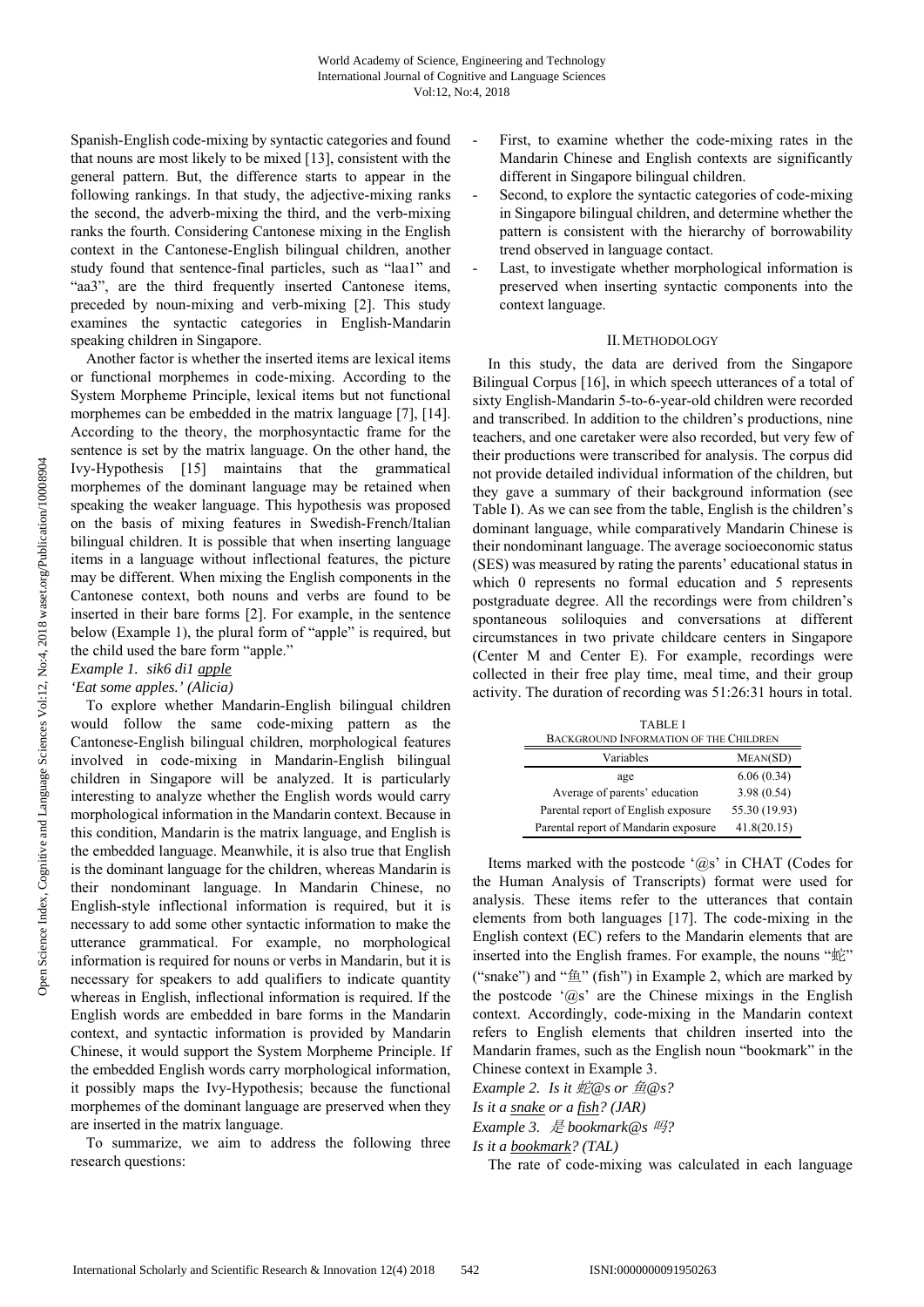context as the number of mixed utterances in each language context divided by the total number of utterances produced by the children. Repetitions of the same utterance and incomplete utterances were excluded from analysis. There were a total of 31134 child utterances in the corpus.

# III. RESULTS

### *A. Rates of Code-Mixing in Mandarin and English Contexts*

By calculating the code-mixing rates in the Mandarin Chinese context and English context, we found that children mixed more in the Mandarin context than in the English context. Table II shows the overall code-mixing rate in Mandarin and English context in the Singapore bilingual children. As can be seen from the table, there were more English utterances, but code-mixing was rarely used in the English context, whereas code-mixing was more frequently used in the Mandarin context. We further examined individual code-mixing patterns and found large individual differences. Among the 60 children, 24 of them never showed any code-mixing utterances, whereas some of them had a very high rate of code-mixing. More specifically, the top three code-mixing rates in the Mandarin context were 30.357%, 16.299%, and 14.906%, respectively.

TABLE II THE OVERALL CODE-MIXING RATE IN MANDARIN AND ENGLISH CONTEXT Mixed Total utterances Ratio of mixing Mandarin context 433 6672 6.49% English context 12 24462 0.05%

## *B. Syntactic Categories in Code-Mixing*

In the corpus, the syntactic categories of code-mixed words in code-mixing utterances included nouns, verbs, adjectives, pronouns, adverbs and so on. We categorized them into four groups, including nouns, verbs, adjectives, and others; all the syntactic categories except for the three major ones were counted as "others." The results showed that there were 462 nouns, 73 verbs, 67 adjectives, and 189 other items. Proportionally, nouns made up 58.41% of the total number of code-mixed words, followed by verbs and adjectives which occupied 9.23% and 8.47% respectively. Fig. 1 shows the breakdown of the main syntactic categories inserted in code-mixed utterances in the Chinese context. For the code-mixing in the English context, there were only twelve mixed utterances in the Chinese context, and all of them were nouns.

We then examined whether the English nouns and verbs carrying the morphological information occurred in their bare forms or inflected forms when inserted in the Mandarin Chinese context. We found that most of them were inserted in their bare forms. Most of them were syntactically acceptable, for the matrix language has already provided sufficient syntactic environment to make the bare form grammatical (see Example 4). However, some components were still inserted in their bare forms even when they were not acceptable according to English syntactic rules (see Example 6).



Fig. 1 The main syntactic categories inserted in code-mixed utterances in Chinese context

*Example 4.*  $\overline{f}$   $\overline{f}$   $\rightarrow$   $\hat{f}$  *seesaw@s.* 

*"There is a seesaw" (JON)* 

*Example 5.* 两 个 *soldier@s* 和 两 个 *maid@s* 会 帮 *princess@s* 的*,* 对吗*?* 

*"The two soldiers and the two maids would help the princess, right?" (EUG)* 

In Example 5, the plural forms of "soldier" and "maid" are required, but the child used the bare form in the sentence. In the corpus, there were also a few children who sometimes added morphological information along with the lexical items, such as Examples 6 and 7 that were collected from TON. Influenced by the boy, another child (Jon) also added the morphological information once in a turn taking with TON (see Example 8).

*Example 6.* 我 以为 你 说 *a@s clay@s. "I thought you mean a clay" (TON) Example 7.* 那 *blocks@s* 呢 *? "Then what about blocks" (TON) Example 8.* 我 哪里 讨厌*, blocks@s* 

*"I do not hate blocks at all" (JON)* 

# IV. DISCUSSION

# *A.Rates of Code-Mixing in Mandarin and English Contexts*

As shown in Section III.*A*, the code-mixing rates of the Mandarin-English bilingual children were asymmetrical in different settings. That is, children were more likely to codemix when using Mandarin Chinese, which is their nondominant language but tended to mix less when interacting in English, which is their dominant language. The result is consistent with the pattern of language dominance found in Danish-English and German-English bilingual children [9], [10]. When the bilingual children were not able to find proper expressions immediately, or they were sure of the meaning of a weaker language utterance, they can take advantage of their dominant language to achieve the goal. Where communicating with their dominant language, it is less necessary to adopt code-mixing to express themselves. However, the code-mixing rate in English context was significantly lower in Singapore bilingual children compared with that in the Hong Kong Cantonese-English bilingual children, although the Hong Kong bilingual children also mixed less in the English context. The low code-mixing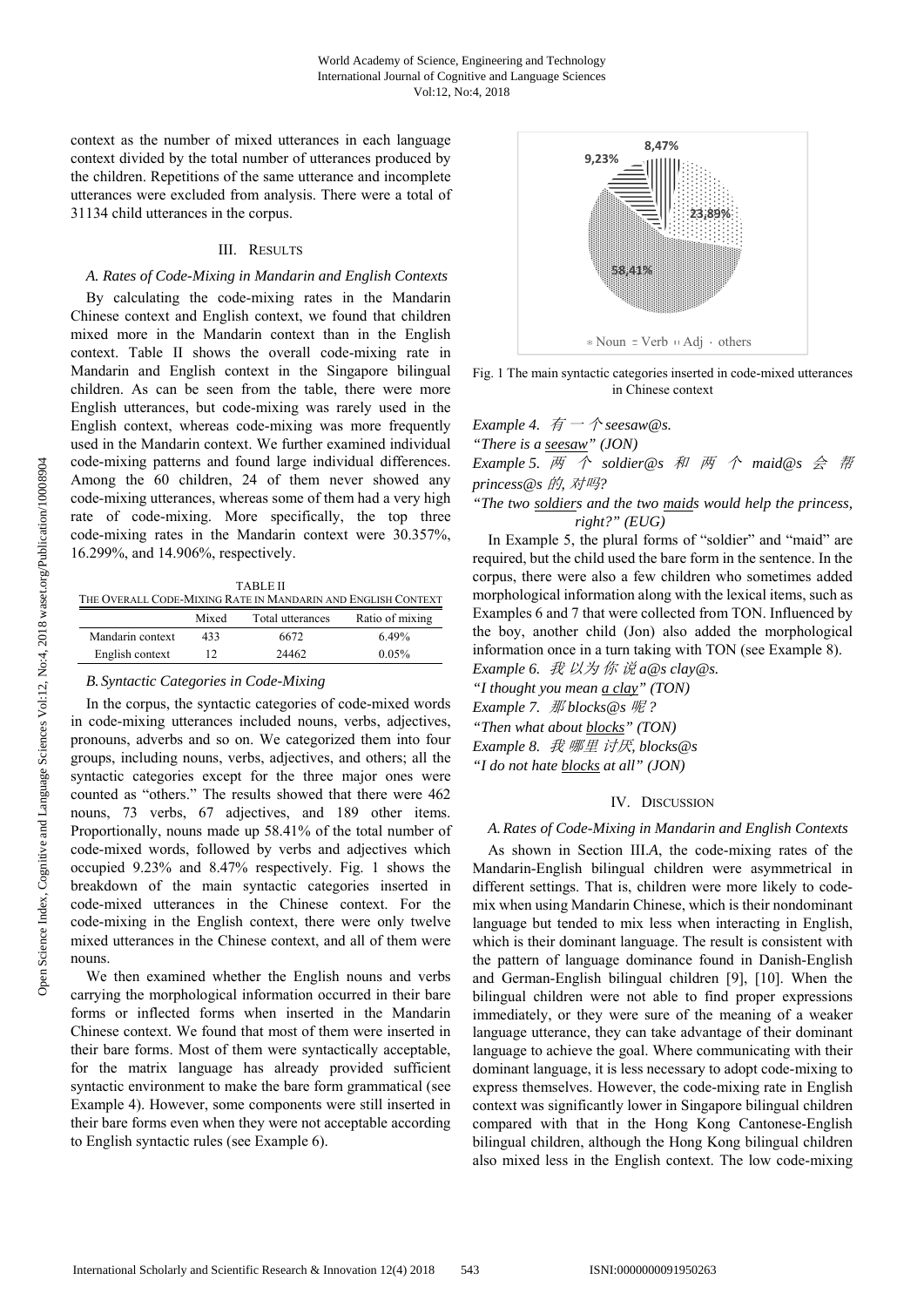rate may result from the bilingualism policy in Singapore [18]. According to this policy, English is the shared official language among all Singaporean children at school. Since the data were collected from the service center, children are more likely to mix their shared language when talking in their mother tongues. On the other hand, in the current study, the children showed high individual variability even though they were in the same childcare centers. We have limited data on the language input of teachers and caregivers to the children in childcare centers. Thus, it is difficult to examine this kind of input influence. Scholars have reached a consensus that the ambient input plays a vital role in children's code-mixing [2], [19]-[21]. For example, both experimental and corpus-based studies found that the rate of mixing produced by adults is highly correlated with the children's overall rates of code mixing [2], [20]. Significant correlations can also be found between children's code-mixing rate and parents' discourse strategies. For example, Min [21] examined the relationship between parental discourse strategies and the code-mixing rate of a 2-year-old Mandarin-English bilingual girl in interactions. In that case study, the father was more tolerant of her code mixing, but her mother required the child to use English only. As a result, the child was found to use mixed Mandarin and English in interactions with her father more frequently than with her mother. Considering that children were receiving similar language inputs in the childcare centers, it is possible that the individual variability results from the influence of their parent's input and their discourse strategies.

# *Example 9. Syntactic Categories in Code-Mixing*

For syntactic categories involved in code-mixing, we found that nouns were the major mixing category in the Singapore bilingual children, composing more than half of the total code-mixing components. And among other syntactic categories, verb-mixing and adjective-mixing were also frequently used. The "nouns > verbs > adjectives" pattern was in line with the trend observed in the Cantonese-English bilingual children in Cantonese context, and with the general hierarchy of borrowability in language contact [12]. That is, nouns are most readily borrowed, followed by verbs and adjectives. However, the pattern is not entirely consistent, for example, with the earlier study conducted by Poplack [9]. Analyzing the Spanish to English code-mixing by syntactic categories, he found that nouns are most likely to be mixed, whereas the second and the third frequently mixed types are adjectives and adverbs; verbs rank the fourth in mixing rate. The consistent results that nouns are the most likely to be mixed may be attributed to several reasons. First, nouns possibly make up the largest percentage of the syntactic categories in these languages. Second, nouns usually help to provide references to the new referent, whereas verbs rarely have a similar function. However, to address the question why the syntactic divisions involved in the code-mixing show different patterns in different languages, further investigations are needed.

Our results also indicated that English words carrying morphological information are more likely to be embedded in bare forms in the Mandarin context. And on most occasions, the context language could provide sufficient syntactic environment to make the bare form acceptable. Nonetheless, the components were still inserted in their bare forms even when they were not acceptable according to English syntactic rules. The English words are embedded in bare forms most of the time in the Mandarin context. This may mirror the System Morpheme Principle. Influenced by the syntax structure of the matrix language---Mandarin Chinese---where no inflectional information is required, the words are embedded in the bare form. However, it is also possible that inserting the words in their bare forms corresponds to the effort-saving strategy. When making use of the two languages at the same time, it could be more economical to neglect the morphological information of the inserted words. To explore the underlying reasons for this question, further studies will be conducted in the future.

Besides, there were some exceptions in that a few children added the morphological information several times when it was required. Since the corpus did not provide detailed individual information of the children, nor the information of their parental input, limited analysis can be conducted to dig into the reasons.

## V.CONCLUSION

This study explored the code-mixing features in Mandarin-English bilingual children in Singapore. First, results indicated that the code-mixing rates in the Mandarin and English contexts are not balanced. The mixing is more prevalent in the Mandarin context than the English settings. This phenomenon can be explained by the language dominance condition, consistent with previous findings that children have a stronger tendency to switch when speaking their weaker language. When communicating with their nondominant language, they can take advantage of their dominant language to better express themselves.

Second, the observed "nouns > verbs > adjectives" code-mixing rates in Mandarin Chinese background completely echo the trend in Cantonese-English bilingual children in the Cantonese context, as well as the pattern observed in language contact situations. But it is unknown yet whether it is because Cantonese and Mandarin are similar in many ways, or due to some other reasons. Besides, children are more likely to embed the bare forms in the context language although there exist individual differences.

#### ACKNOWLEDGMENT

We thank Professor Virginia Yip for her valuable suggestions on this study.

#### **REFERENCES**

- [1] S. N. Sridhar, K. K. Sridhar, "The syntax and psycholinguistics of bilingual code mixing," *Canadian Journal of Psychology Revue Canadienne De Psychologie,* 1980, 34(34):407-416.
- [2] V. Yip, and S. Matthews, "Code-mixing and mixed verbs in Cantonese-English bilingual children: input and innovation," Languages,  $2016, 1(1) \cdot 4$
- [3] T. K. Bhatia, and W. C. Ritchie, "Social and Psychological Factors in Language Mixing," In W. C. Ritchie and T. K. Bhatia (eds.), *Handbook of*